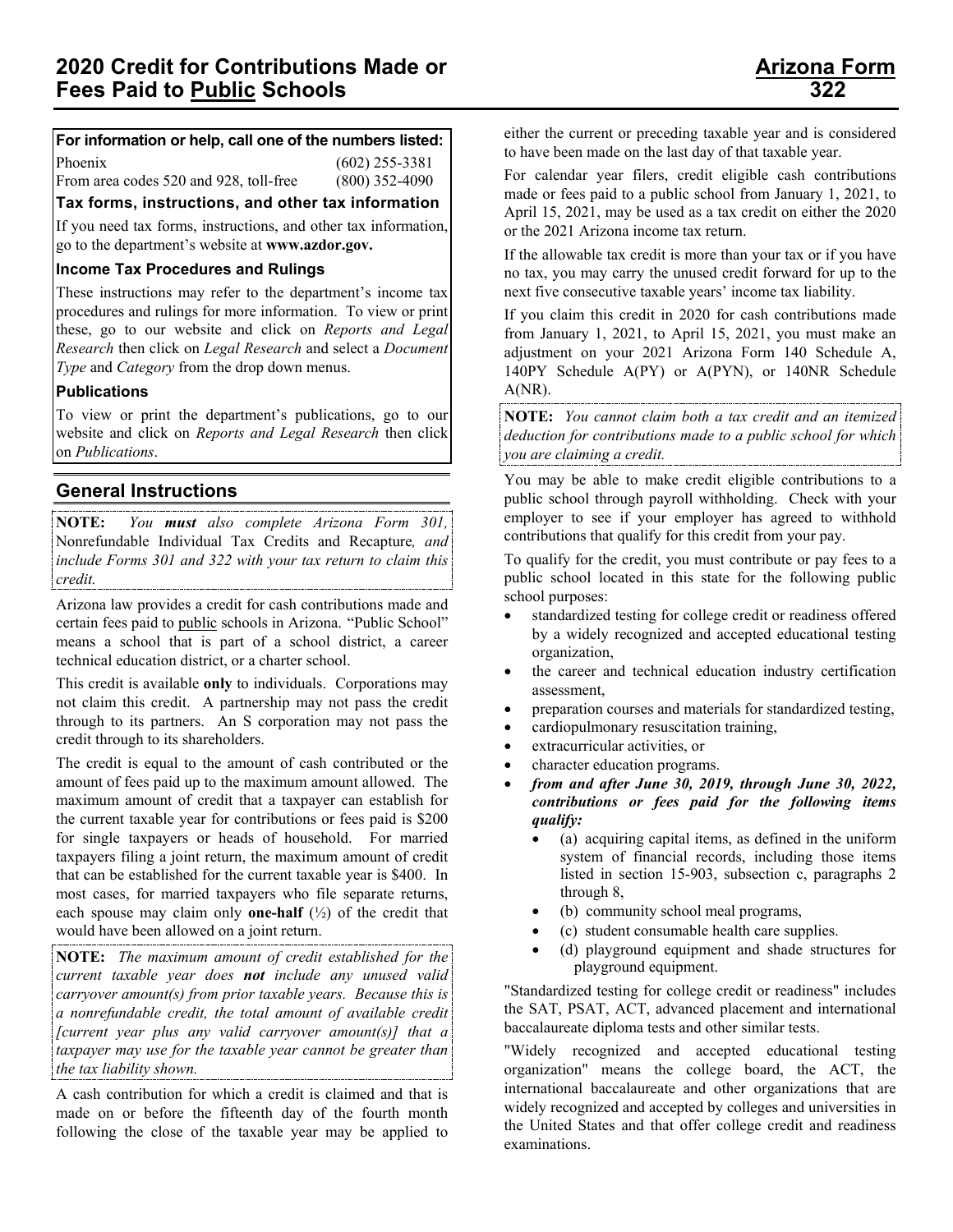"Career and technical education industry certification assessment" means an assessment for career and technical preparation programs for pupils.

"Community school meal program" means a school meal program that takes place before or after the regular school day on school property.

"Student consumable health care supplies" includes tissues, hand wipes, bandages and other health care consumables that are generally used by children.

**NOTE:** *Your contribution for the support of standardized testing fees, career and technical education industry certification assessments, preparation courses, or materials for standardized testing, must be made directly to the public school located in Arizona. Contributions made to any other organization will not qualify for this credit.*

A character education program is a program defined in Arizona Revised Statutes (A.R.S.) § 15-719. Under this statute, each district may develop its own course of study for each grade. At a minimum, the character education program must include instruction in the definition and application of at least six of the following character traits: truthfulness, responsibility, compassion, diligence, sincerity, trustworthiness, respect, attentiveness, obedience, orderliness, forgiveness, and virtue.

Extracurricular activities are school-sponsored activities that *may* require enrolled students to pay a fee in order to participate. The activities must supplement the school's education program and may be educational or recreational.

Each school district will determine what activities are extracurricular activities for each public school located in that district. Extracurricular activities may include the following:

- use of band uniforms;
- use of equipment or uniforms for varsity athletics;
- use of scientific laboratory equipment or materials; and
- in-state or out-of-state trips that are solely for competitive events.

Extracurricular activities do not include any senior trips or events that are recreational, amusement or tourist activities.

You must make cash contributions or pay fees to a public school or charter school located in Arizona. The school must provide instruction in grades kindergarten through 12.

Contributions made or fees paid to any of the following **do not** qualify for this credit:

- a nongovernmental school;
- a pre-school;
- a community college;
- a university; or
- a public school located outside of Arizona.

Before claiming this credit, make sure the public school issues you a receipt for the contributions or qualifying fees you paid. The receipt should show **all** of the following:

- name of the public school:
- name and number of the school district;
- name of the taxpayer;
- amount paid or contributed;
- date paid or contributed; and
- description of the activity for which the contributions were made or the fees were paid.

Please keep this receipt with your tax records. For more information on school tax credits, see the department's publication, Pub 707, *School Tax Credits*.

## **What is an Arizona Public School CTDS Code?**

The Arizona Department of Education uses a coding system (CTDS) to identify Arizona public and charter schools. CTDS is a nine-digit (9) number and stands for *County Code, Type Code, and District Code & Site Number.* 

For the purpose of claiming Arizona's tax credit for contributions made or certain fees paid to a qualifying public school, you must provide this code on the tax credit form, in column (a), for each qualifying school you or your spouse made cash contributions or paid certain fees.

For example, a public school with a CTDS code of 01-23-45- 678 would be entered (c) as 012345678 (do *not* include spaces or dashes).

You may obtain the CTDS code by visiting Arizona Department of Education's public school search webpage at www.ade.az.gov/edd or you may find the list on our website at www.azdor.gov/tax-credits/public-school-tax-credit under *Resources for Taxpayers*.

## **Line-by-Line Instructions**

Enter your name and Social Security Number (SSN) as shown on Arizona Forms 140, 140PY, 140NR, or 140X.

All returns, statements, and other documents filed with the department require a taxpayer identification number (TIN).

The TIN for an individual is the taxpayer's SSN or an Internal Revenue Service (IRS) individual taxpayer identification number (ITIN). Taxpayers that fail to include their identification number may be subject to a penalty.

**NOTE:** *Complete Parts 1 and 3 if you are claiming a new credit for the current tax year.*

*If you are only claiming a carryover amount available from a previous credit, complete Parts 2 and 3.*

## **Part 1 - Current Year's Credit A. Cash contributions made January 1, 2020, through December 31, 2020**

### **Lines 1, 2 and 3 -**

**NOTE:** *If you are married and filing separate returns, be sure to include all cash contributions or fees paid by you and your spouse.* 

Enter the following for each Arizona public school you or your spouse made cash contributions or paid fees from January 1, 2020, through December 31, 2020:

- the public school CTDS code;
- the name of the public school or charter school for which you made contributions for paid fees;